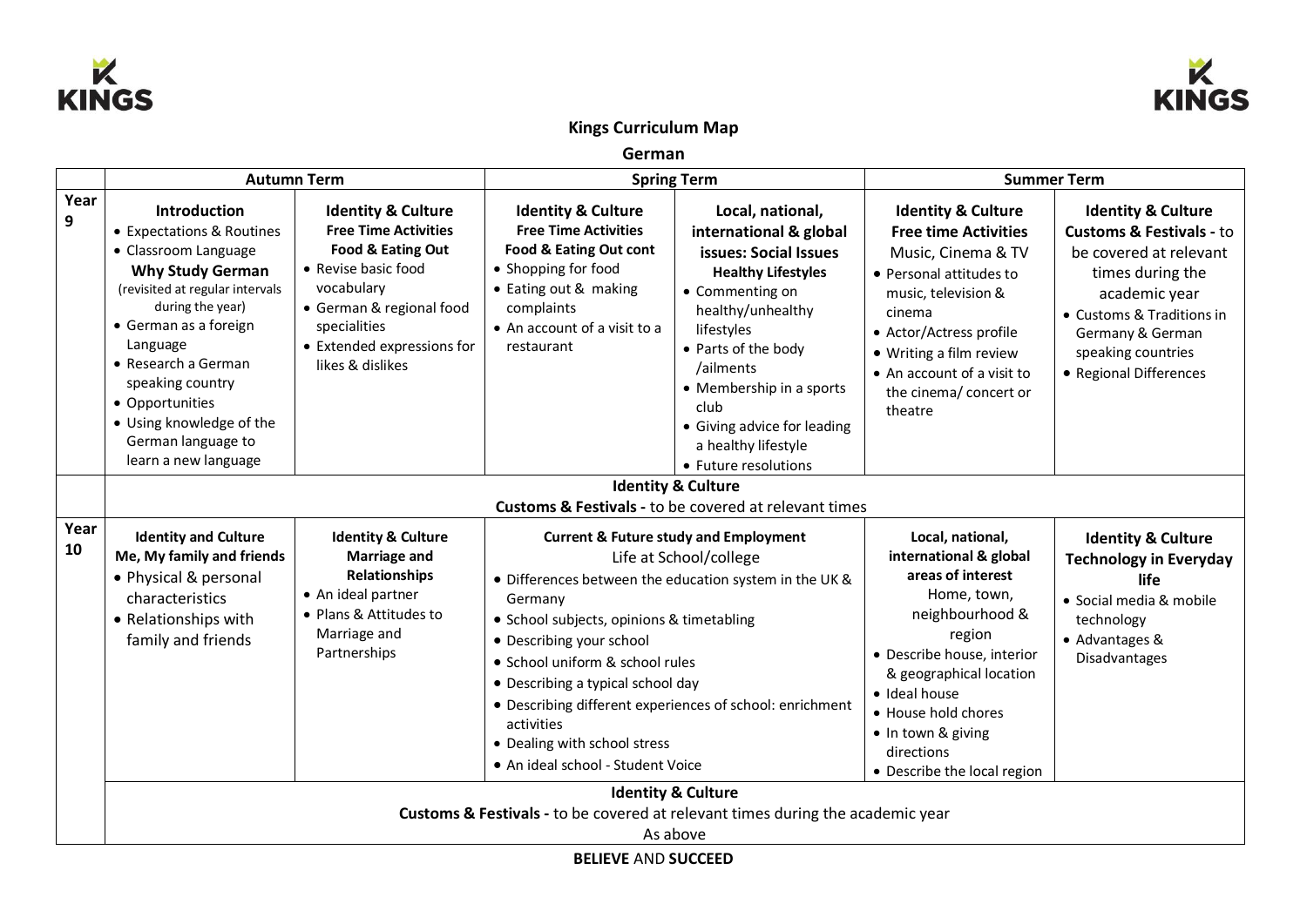



|            | www<br>. <i>.</i>                                                                                                                                                                                                                                                  |                                                                                                                                                                                                                                                                                                                                                       |                                                                                                                                                                     |                                                                                                                                            |                                                                                                                           |  |  |
|------------|--------------------------------------------------------------------------------------------------------------------------------------------------------------------------------------------------------------------------------------------------------------------|-------------------------------------------------------------------------------------------------------------------------------------------------------------------------------------------------------------------------------------------------------------------------------------------------------------------------------------------------------|---------------------------------------------------------------------------------------------------------------------------------------------------------------------|--------------------------------------------------------------------------------------------------------------------------------------------|---------------------------------------------------------------------------------------------------------------------------|--|--|
| Year<br>11 | <b>Current &amp; Future study</b><br>and Employment<br>Education post-16<br>Jobs & skills<br>$\bullet$<br>Work Experience &<br>$\bullet$<br>Part-time jobs<br>Career Choice &<br>$\bullet$<br>Ambitions<br>Job Advertisements &<br>$\bullet$<br>applying for a job | Local, national,<br>international & global<br>issues: Global Issues<br>Travel & Tourism<br>• Discussing holiday<br>preferences & plans<br>• Holiday activities<br>• Travelling by public<br>transport<br>• Booking Hotel<br>Accommodation &<br>discussing problems<br>• Talking about a past<br>holiday.<br>• Tourism in German<br>speaking countries | Local, national,<br>international & global<br>issues: Global Issues<br>Local & global<br>environmental<br>problems.<br>Recycling and<br>environmental<br>protection | Local, national,<br>international & global<br>issues: Global & Social<br><b>Issues</b><br>Poverty /homelessness<br>Charity /voluntary work | <b>Revision</b><br><b>Examination Practice</b><br>• extended writing<br>$\bullet$ grammar<br>• vocabulary<br>• techniques |  |  |